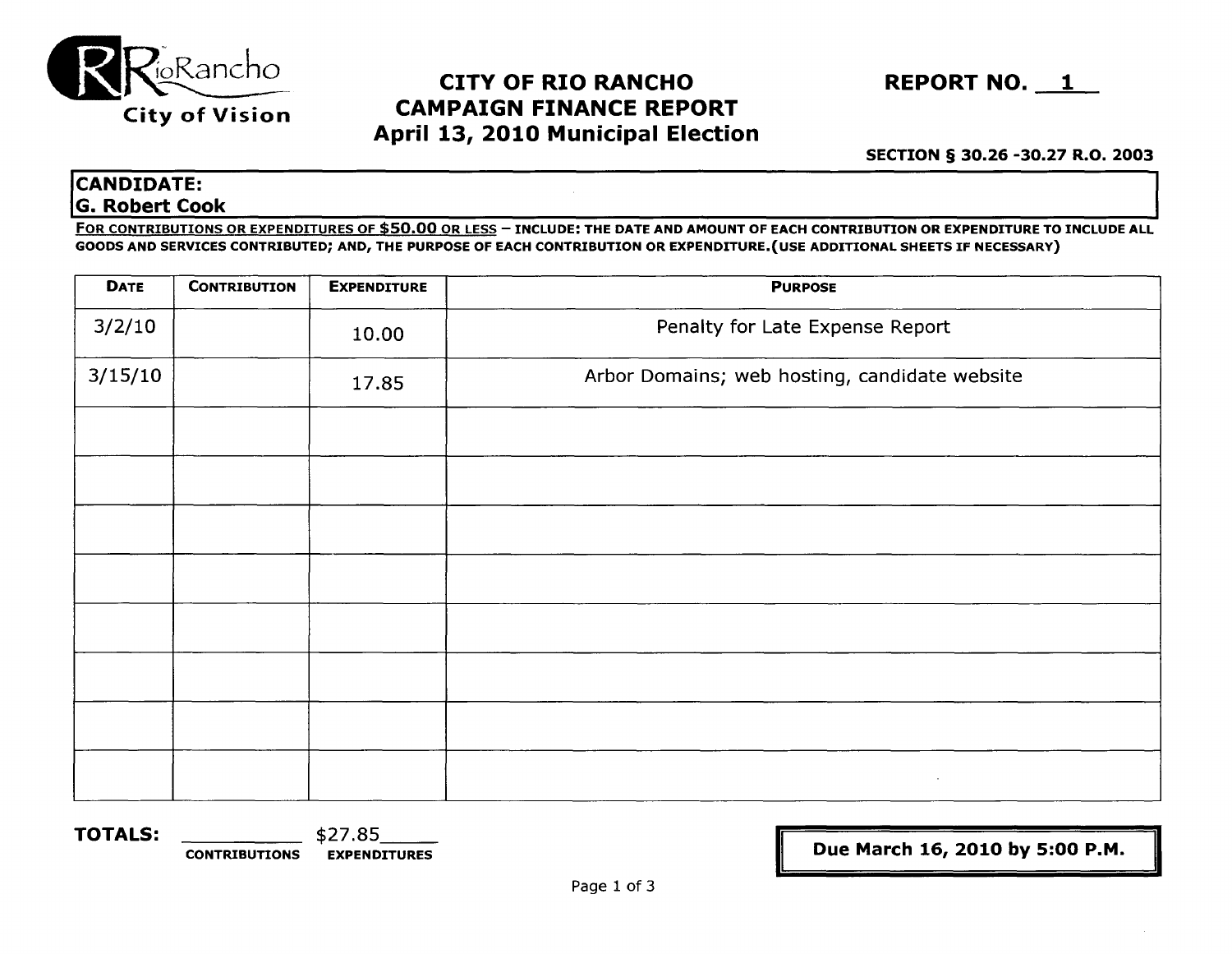

## **A pril 13, 2010 Municipal Election CAMPAIGN REPORT**



FOR CONTRIBUTIONS OR EXPENDITURES OF MORE THAN \$50.00 (CUMULATIVE) INCLUDE: THE NAME AND ADDRESS OFTHE PERSON OR ENTITY FROM WHOM ANY CUMULATIVE CONTRIBUTION OR EXPENDITURE OF MORE THAN \$50.00 WAS RECEIVED OR MADE; THE DATE AND AMOUNT OF EACH CONTRIBUTION OR EXPENDITURE TO INCLUDE ALL GOODS AND SERVICES CONTRIBUTED; AND, THE PURPOSE OF EACH CONTRIBUTION OR EXPENDITURE.(USE ADDITIONAL SHEETS IF NECESSARY)

| <b>DATE</b> | <b>CONTRIBUTION</b> | <b>EXPENDITURE</b> | <b>NAME/ADDRESS</b>         | <b>PURPOSE</b>             |  |  |  |
|-------------|---------------------|--------------------|-----------------------------|----------------------------|--|--|--|
| 3/03        | 100.00              |                    | G. Robert Cook              | Personal campaign donation |  |  |  |
|             |                     |                    | 6636 Shiprock Dr Rio Rancho |                            |  |  |  |
| 3/07        |                     | 77.09              | Rio Rancho Observer, LLC    | Political Ad               |  |  |  |
|             |                     |                    | Rio Rancho, NM              |                            |  |  |  |
| 3/11        | 200.00              |                    | G. Robert Cook              | Personal campaign donation |  |  |  |
|             |                     |                    | 6636 Shiprock Dr Rio Rancho |                            |  |  |  |
|             |                     |                    |                             |                            |  |  |  |
|             |                     |                    |                             |                            |  |  |  |
|             |                     |                    |                             |                            |  |  |  |
|             |                     |                    |                             |                            |  |  |  |
|             |                     |                    |                             |                            |  |  |  |
|             |                     |                    |                             |                            |  |  |  |
|             |                     |                    |                             |                            |  |  |  |
|             |                     |                    |                             |                            |  |  |  |
|             |                     |                    |                             |                            |  |  |  |
|             |                     |                    |                             |                            |  |  |  |
|             |                     |                    |                             |                            |  |  |  |
|             |                     |                    |                             |                            |  |  |  |
|             |                     |                    |                             |                            |  |  |  |
|             |                     |                    |                             |                            |  |  |  |

**TOTAL \$300.00\_** \$77.09\_\_ CONTRIBUTION EXPENDITURES II **Due March 16, 2010 by 5:00 P.M.** 

II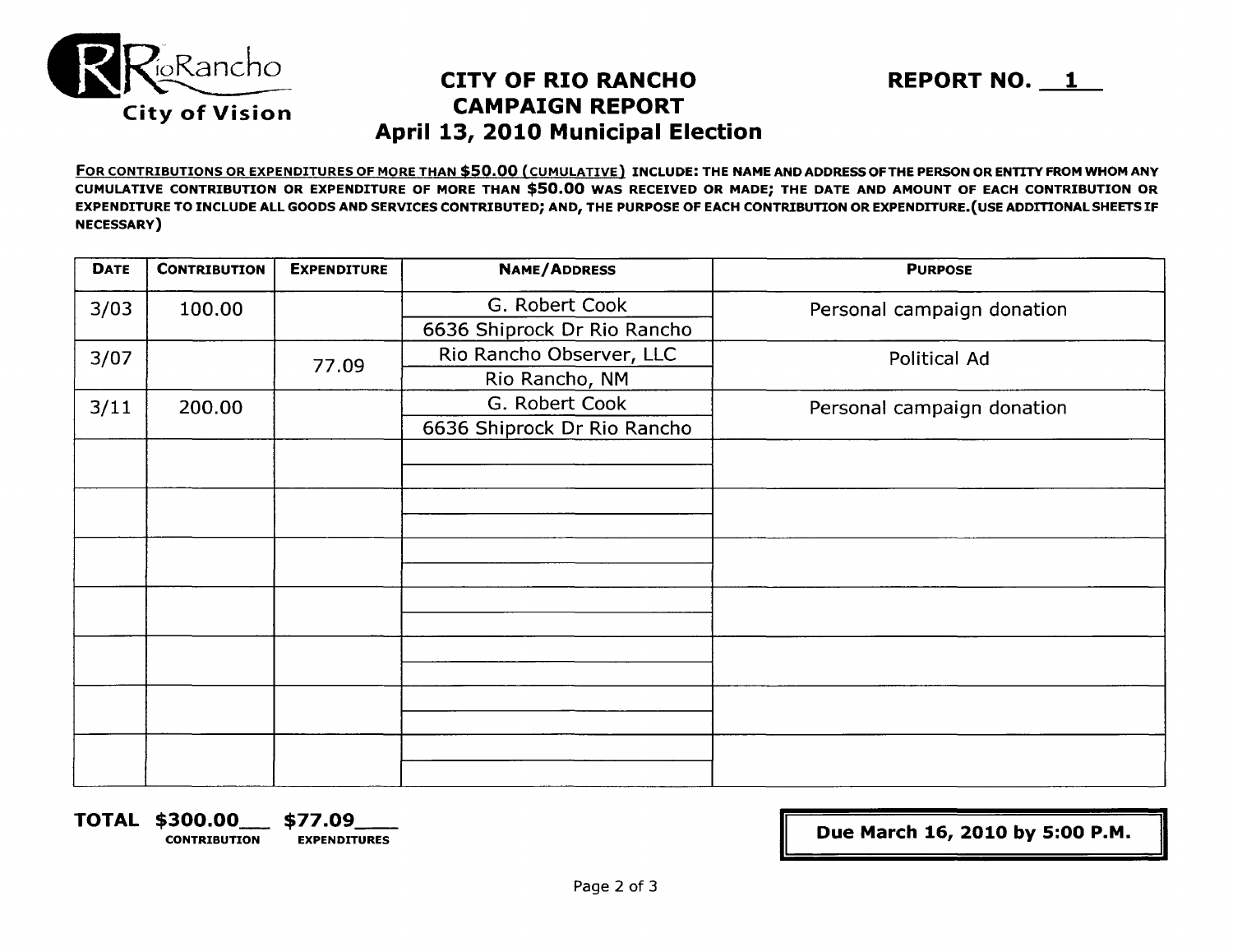

## City of Vision **CAMPAIGN REPORT April 13, 2010 Municipal Election**

| TOTAL CONTRIBUTIONS TO DATE:    | \$1,168.47 | <b>TOTAL EXPENDITURES TO DATE:</b> | \$859.36 |
|---------------------------------|------------|------------------------------------|----------|
| TOTAL CONTRIBUTIONS - REPORT 1  | \$300.00   | TOTAL EXPENDITURES - REPORT 1      | \$104.94 |
| TOTAL CONTRIBUTIONS FROM PAGE 2 | \$300.00   | TOTAL EXPENDITURES FROM PAGE 2     | \$77.09  |
| TOTAL CONRIBUTIONS FROM PAGE 1  | N/A        | TOTAL EXPENDITURES FROM PAGE 1     | \$27.85  |

 $I,$   $G.$  Robert Cook

Due March 16, 2010 by 5:00 P.M.

 $3.26$  lo **Date** 

hereby declare that this Campaign Report has been prepared

with all reasonable diligence and is true and complete.

**Authorized Signature** 

Subscribed and sworn to before me this  $\partial b^{\mathcal{W}}$ day of  $\mathcal{M}_{0}$ c h ,  $\mathcal{M}_{0}$  , 2010. **My Commission Expires: Notary Public** 

L/ ~ /f/ *j.*   $\pi$ Raman Montoya,  $f$ ity Clerk Received in the office of the City Clerk at  $\frac{L(S)}{S}$  (A.M./P.M.) on the  $\frac{26\,h}{}$  day of  $\frac{M_{\alpha\tau}\mu}{\mu}$  2010. 1941.J 95770  $\mathfrak{g}_\mathfrak{m}$